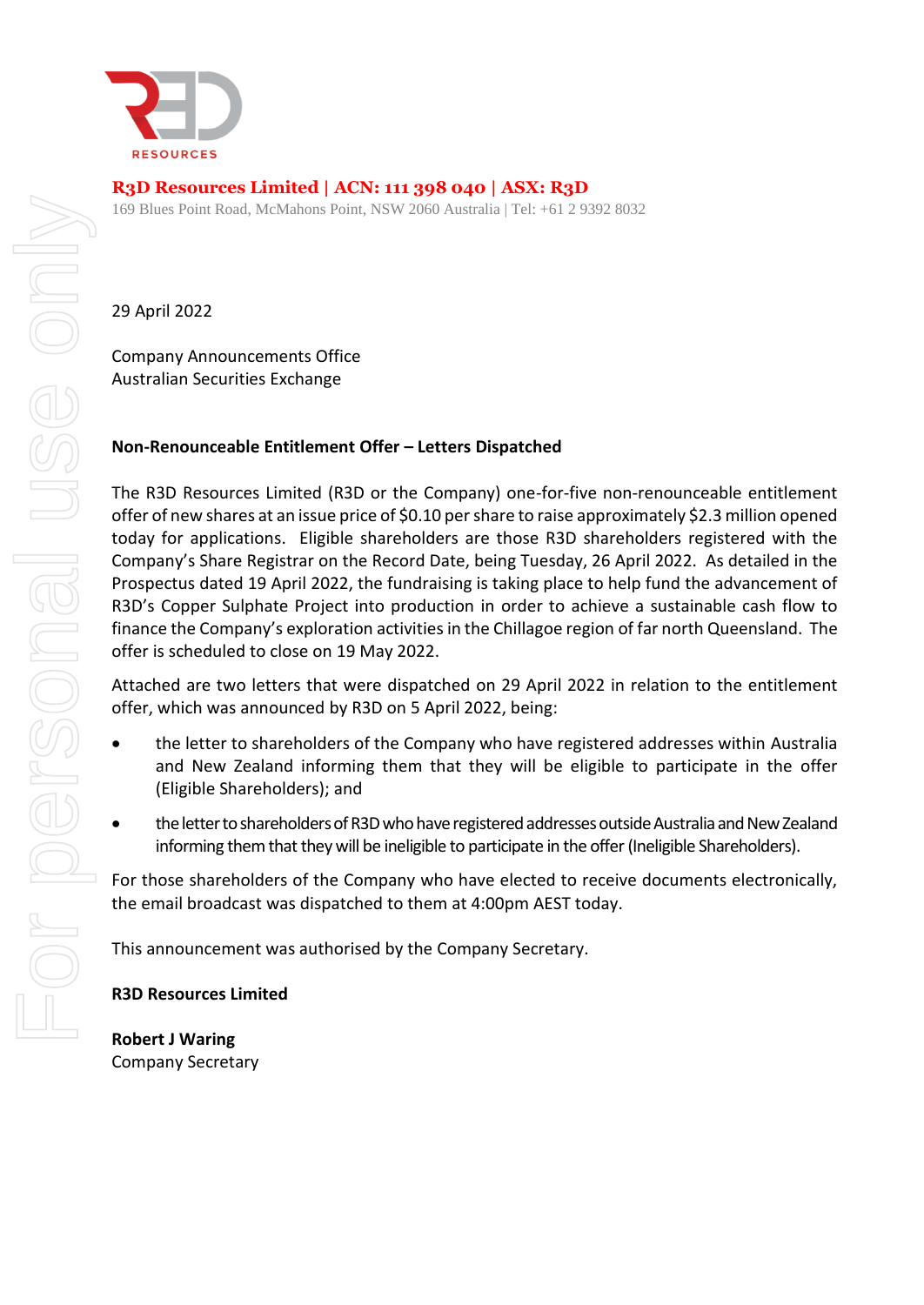

# **R3D Resources Limited | ACN: 111 398 040 | ASX: R3D**

169 Blues Point Road, McMahons Point, NSW 2060 Australia | T +61 2 9392 8032

R3D MR SAM SAMPLE FLAT 123 123 SAMPLE STREET THE SAMPLE HILL SAMPLE ESTATE SAMPLEVILLE VIC 3030

**SRN/HIN: SRN WITHHELD**

29 April 2022

Dear Shareholder

### **Pro-Rata Non-Renounceable Entitlement Offer**

As announced to ASX on 5 April 2022, R3D Resources Limited (**ASX:R3D**) (**the Company**) is undertaking a pro-rata non-renounceable entitlement offer of one new fully paid ordinary share (**New Share**) for every five fully paid ordinary shares (**Shares**) held by eligible shareholders on the Record Date. The issue price is \$0.10 per New Share to raise up to \$2,309,913 (**Entitlement Offer**).

The Company lodged a prospectus for the Entitlement Offer (**Prospectus**) with ASIC and ASX on 19 April 2022. An electronic copy of the Prospectus, along with information with respect to applying for your entitlement under the Entitlement Offer, is available at https://r3d2022nrri.thereachagency.com from 29 April 2022. If you wish to access the online application system, you will need to provide your Securityholder Reference Number (SRN) or Holder Identification Number (HIN) and postcode, and follow the instructions provided, including making your payment by BPAY®.

If you are unable to access https://r3d2022nrri.thereachagency.com, then you can obtain a copy of the Prospectus, and the Entitlement and Acceptance Form, by telephoning R3D on 02 9392 8032, and the Company will mail a hard copy of the Prospectus, and the Entitlement and Acceptance Form, to you free of charge.

The Entitlement Offer is being made to all shareholders of R3D (**Shareholders**) named on its register of members at 5:00pm AEST on Tuesday, 26 April 2022, whose registered addresses are in Australia or New Zealand. The Entitlement Offer is not underwritten. However, the Company is offering existing Shareholders the ability to subscribe for a shortfall allocation as part of oversubscription applications. R3D will have the ability to place any shortfall for up to three months following the Closing Date.

The Company proposes to use the proceeds of the Entitlement Offer, along with the funds raised as part of its \$1,000,000 placement, to fund the refurbishment of its Copper Sulphate Plant, as well as to complete resource upgrade drilling, and for some selected brownfield and greenfield exploration, for the costs of the capital raising, and for ongoing working capital. For further information on the use of funds please refer to section 3.1 of the Prospectus.

Following completion of the Entitlement Offer, if fully subscribed, R3D will have issued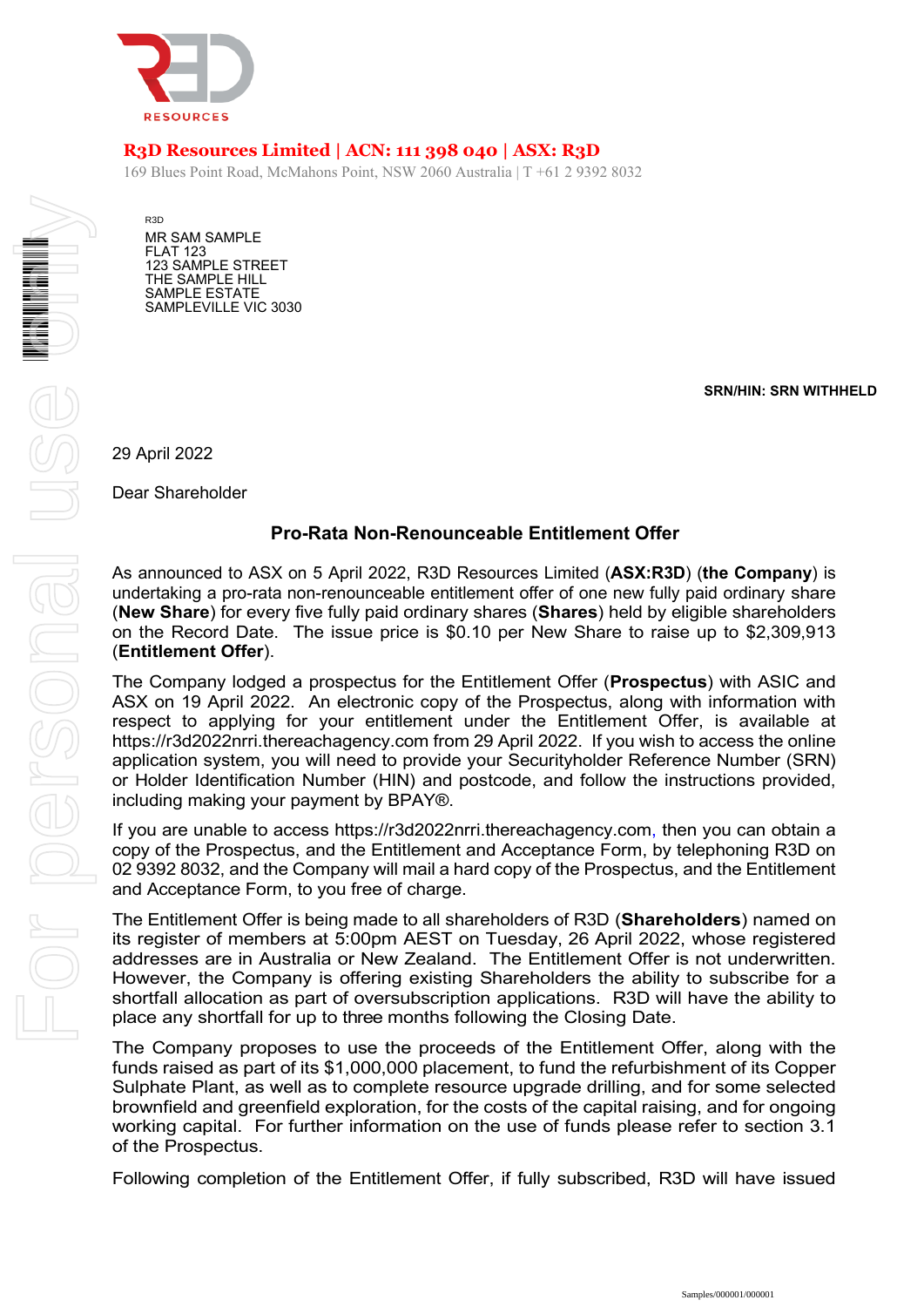

approximately 23,099,126 New Shares resulting in the total number of Shares on issue being approximately 143,594,756 Shares (including the placement of 10,000,000 Shares, also issued at \$0.10 per share to raise \$1,000,000). New Shares will rank equally with all fully paid ordinary shares in the capital of the Company already on issue.

For the purposes of calculating each Eligible Shareholder's entitlement, fractional entitlements will be rounded up to the nearest whole number.

### **Actions Required of Eligible Shareholders**

The number of New Shares to which Eligible Shareholders are entitled (your Entitlement) is shown on the Entitlement and Acceptance Form that accompanies the Prospectus, which you can access by entering your personal details (including your SRN or HIN, and postcode) at the following link: https://r3d2022nrri.thereachagency.com from 29 April 2022.

As an Eligible Shareholder, you may:

- accept your full Entitlement;
- accept your full Entitlement and apply for addition Shortfall Shares; or
- accept part of your Entitlement; or

if you do not wish to accept all or part of your Entitlement, you are not obliged to do anything.

Further information in respect of these alternatives is set out in section 2.3 of the Prospectus.

### **Key Dates for the Entitlement Offer**

| Lodgement of Prospectus with ASIC                                                                        | Tue, 19 April 2022 |
|----------------------------------------------------------------------------------------------------------|--------------------|
| Lodgement of Prospectus and Appendix 3B with ASX                                                         | Tue, 19 April 2022 |
| "Ex" date                                                                                                | Fri, 22 April 2022 |
| Record Date for determining Entitlements                                                                 | Tue, 26 April 2022 |
| Offer Opening Date, Prospectus sent out to Shareholders and Company<br>announces this has been completed | Fri, 29 April 2022 |
| Last day to extend the Closing Date                                                                      | Mon, 16 May 2022   |
| Closing Date as at 5:00pm EST *                                                                          | Thu, 19 May 2022   |
| Securities quoted on a deferred settlement basis                                                         | Fri, 20 May 2022   |
| Partial Settlement of Placement (\$500,000)                                                              | Mon, 23 May 2022   |
| Rights Issue Final Results Announcement and Placement of Shortfall                                       | Thu, 26 May 2022   |
| Lodgement of Appendix 2A with ASX applying for quotation of the Shares<br>issued under the Offer *       | Thu, 26 May 2022   |
| Holding Statements to be Dispatched to Rights Issue Participants                                         | Fri, 27 May 2022   |

\* The Directors may extend the Closing Date by giving at least three Business Days' notice to ASX prior to the Closing Date. Accordingly, the date the Shares are expected to commence trading on ASX may vary.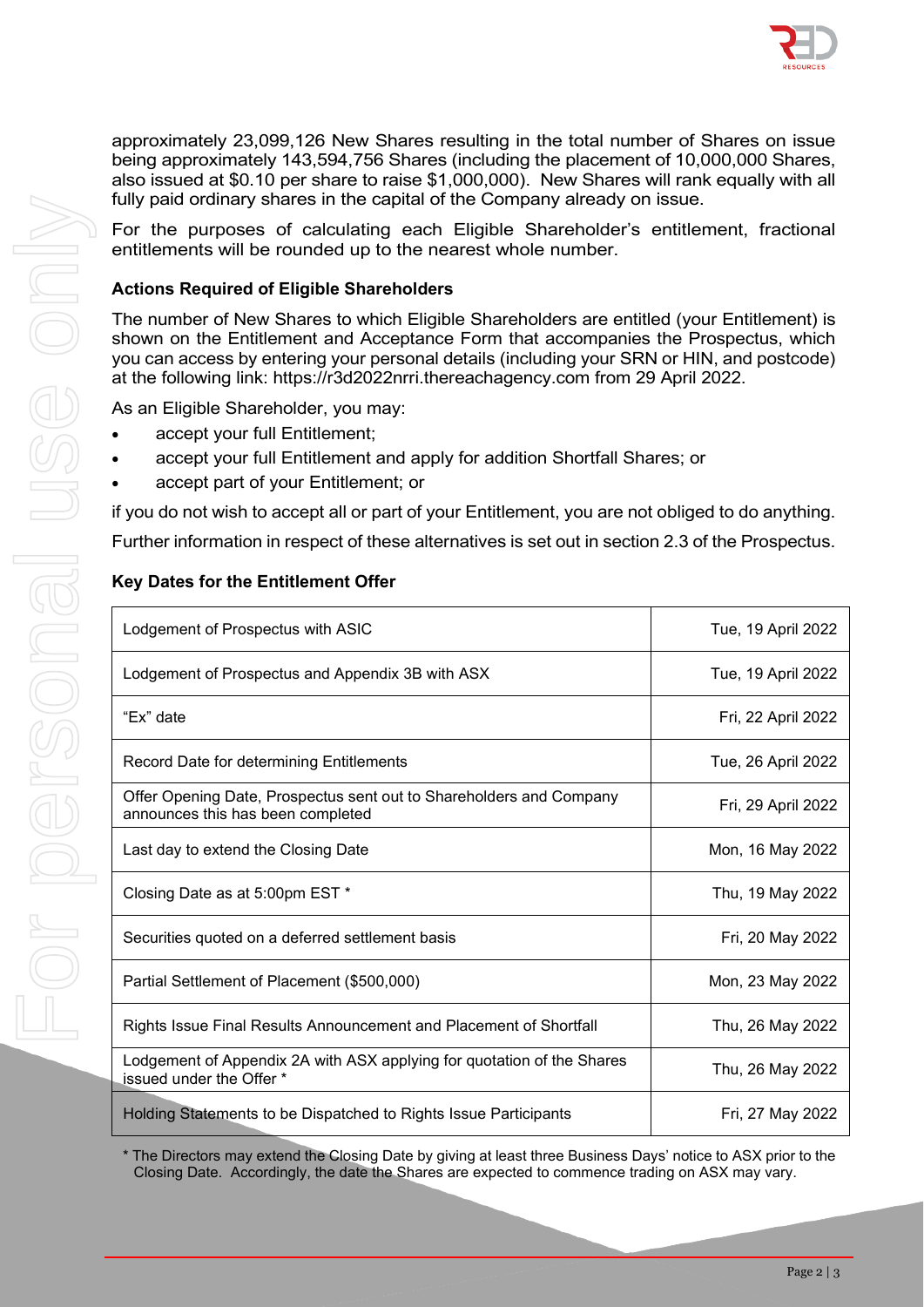

If you have any queries concerning the Entitlement Offer or the action you are required to take to subscribe for New Shares please contact your financial adviser or Stephen on 0408 486 163.

Yours sincerely

leghten Deter

**Stephen Bartrop**  Managing Director

HELEN WARD WARD TO A REAL PROPERTY OF THE WARD TO A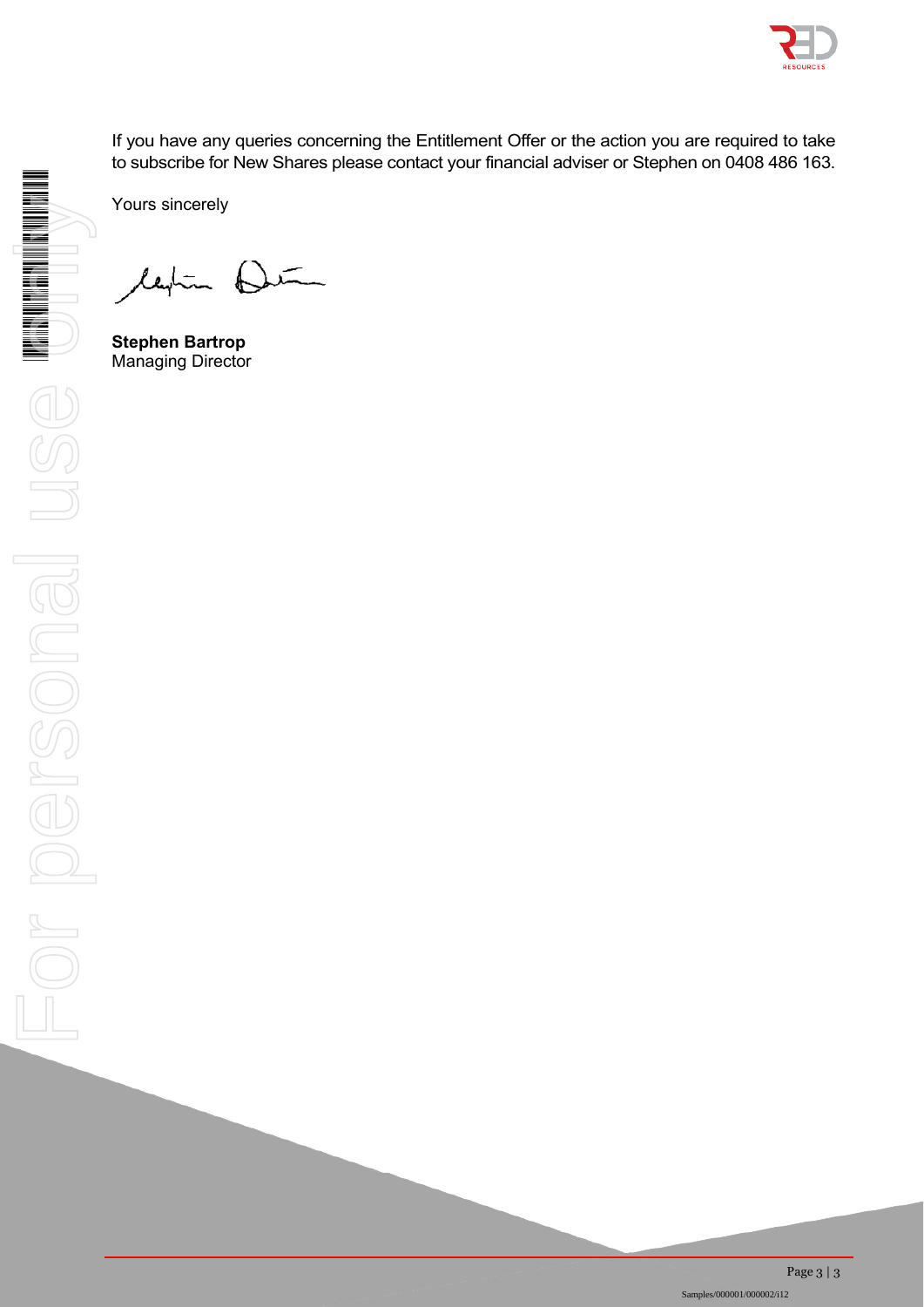

## **R3D Resources Limited | ACN: 111 398 040 | ASX: R3D**

169 Blues Point Road, McMahons Point, NSW 2060 Australia | T +61 2 9392 8032

R3D MR SAM SAMPLE FLAT 123 123 SAMPLE STREET THE SAMPLE HILL SAMPLE ESTATE SAMPLEVILLE VIC 3030

**SRN/HIN: SRN WITHHELD**

29 April 2022

Dear Shareholder

#### **Pro-Rata Entitlement Offer Ineligible Shareholder Letter**

On 5 April 2022, R3D Resources Limited (ASX:R3D) (**the Company**) announced to ASX that it intended to undertake a pro-rata, non-renounceable rights issue of one new fully paid ordinary share (**New Share**) for every five fully paid ordinary shares in the Company (**Shares**) held by eligible existing shareholders at the Record Date at an issue price of \$0.10 per New Share to raise up to approximately \$2.3 million (**Rights Issue**), as well as a placement of \$1 million via the issue of 10,000,000 shares at an issue price of \$0.10 per share (**Placement**), (together, the **Offer**).

The Company intends to raise up to \$2.3 million before costs, through the issue of up to 23,099,126 New Shares at an issue price of \$0.10 per New Share. The main purpose of the Rights Issue is to bring the Copper Sulphate Plant to production and create a sustainable cash flow and to finance the Company's exploration activities in the Chillagoe region.

The Offer is made pursuant to a transaction-specific prospectus issued in accordance with section 713 of the *Corporations Act 2001* (Cth). The Offer is not underwritten. The Offer is made to eligible shareholders, being shareholders of the Company registered on the Company's share register at the Record Date (i.e. as at 5.00pm AEST 26 April 2022), and residing in Australia and New Zealand (**Eligible Shareholders**).

As the Offer is non-renounceable, entitlements under the Offer cannot be sold, traded on the ASX or on any other exchange, nor can they be privately transferred. Documents relating to the Offer were lodged with ASX on 19 April 2022 and will be dispatched to Eligible Shareholders on 29 April 2022.

#### **Ineligible Shareholders**

The Company is of the view that it is unreasonable to extend the Offer to its shareholders with registered addresses outside Australia or New Zealand, having regard to:

- (a) the small number of the Company's shareholders with registered addresses outside Australia and New Zealand;
- (b) the number and value of the New Shares that would be offered to ineligible shareholders of the Company; and
- (c) the cost of complying with the legal requirements and requirements of the regulatory authorities, in the respective overseas jurisdictions.